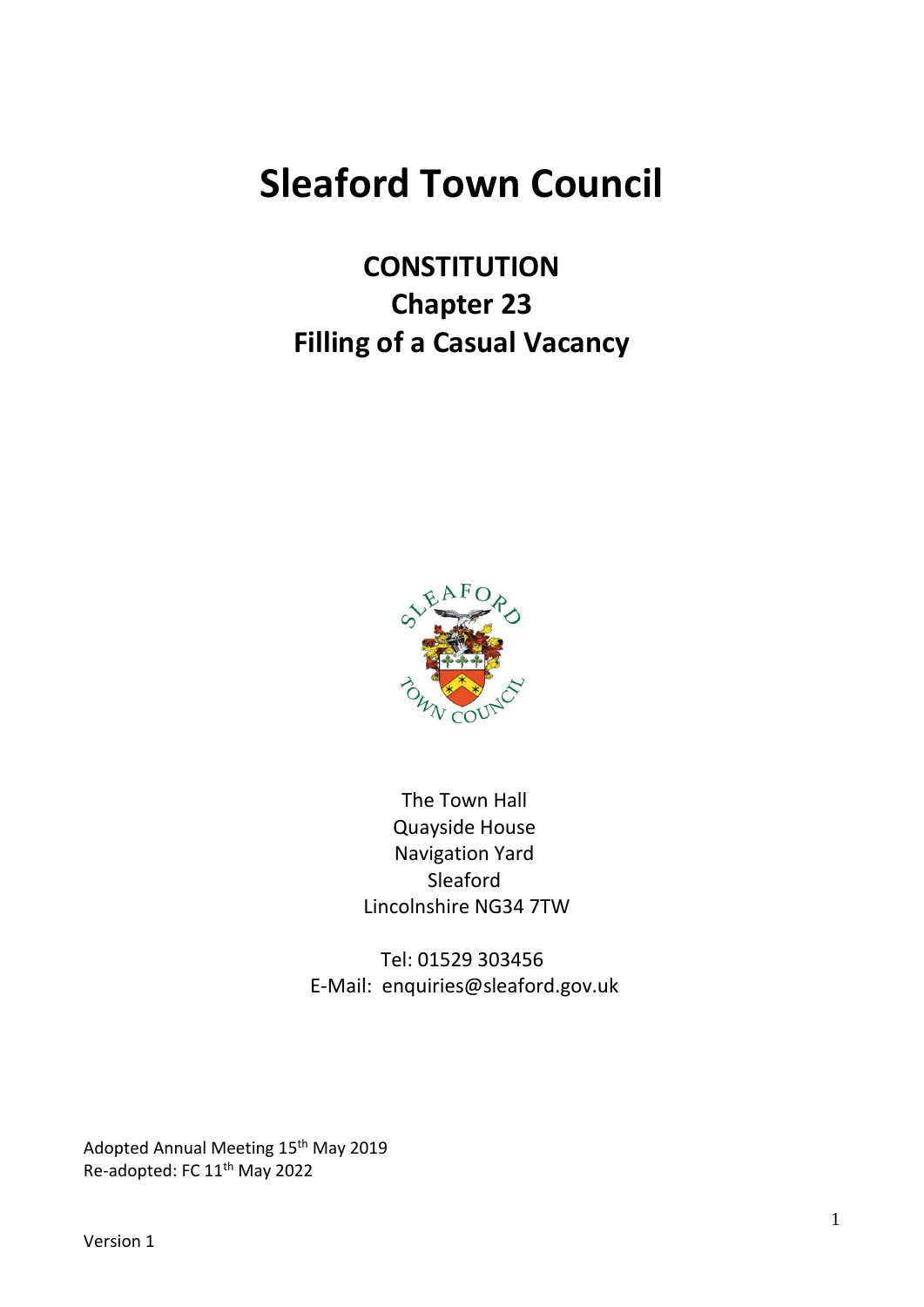#### **FILLING A CASUAL VACANCY ON SLEAFORD TOWN COUNCIL**

#### **1. NOTIFICATION**

There is a legal requirement to declare the office of Councillor vacant within a "reasonable time" after it has occurred. The period within which a poll may be claimed begins with the date given on the notice and, therefore, the proper notification is important and steps should be taken to ensure that all notices are posted on the same date.

The Acting Town Clerk will therefore notify the NKDC Returning Officer as soon as possible after the vacancy has occurred and will prepare and publish the Notice. The format of the Notice to be used is attached at the end of this Chapter and the Notice will be placed on the Council's website and the Council's notice boards.

#### **2. CLAIMED POLL**

Ten electors in the Ward where the Town Councillor vacancy has occurred may submit a request in writing to the Returning Officer to claim a poll. The poll must be claimed within 14 days of the public notification of the vacancy. The period of 14 days does not include Saturdays, Sundays, Christmas Eve, Christmas Day, Good Friday, a Bank Holiday and any day of Public Thanksgiving or Mourning.

The Returning Officer will determine an election date, following a request to fill the vacancy by a poll. The poll must take place within 60 days of the date given on the notice of vacancy.

#### **3. NO POLL CLAIMED**

If no poll is claimed within the 14 day period of public notification, the Parish Council may fill the vacancy by co‐option. The Parish Clerk will be notified in writing by the Returning Officer.

#### **4. VOTING ON CASUAL VACANCIES**

In filling a vacancy by co‐ption, the Parish Council is not obliged to consider the claims of candidates who were unsuccessful at a previous election.

It may be good practice to publish a notice giving the date of the meeting which any applications will be considered by the Town Council. This can also ask for any person who wishes to be considered for co‐option, to confirm their name to the Clerk and that they are qualified to be a Town Councillor.

When filling the vacancy by co-option, a successful candidate must receive a majority of those present and voting at a meeting of the Parish Council. If there is more than one candidate for a vacancy, and candidate receives a majority of the votes cast, the candidate with the least number of votes should be taken off the list of candidates and the vote taken again. This procedure should be repeated until a majority is obtained for a particular candidate.

If there is more than 1 vacancy and the number of candidates equals the number of vacancies, all the vacancies may be filled by a single resolution of the Council.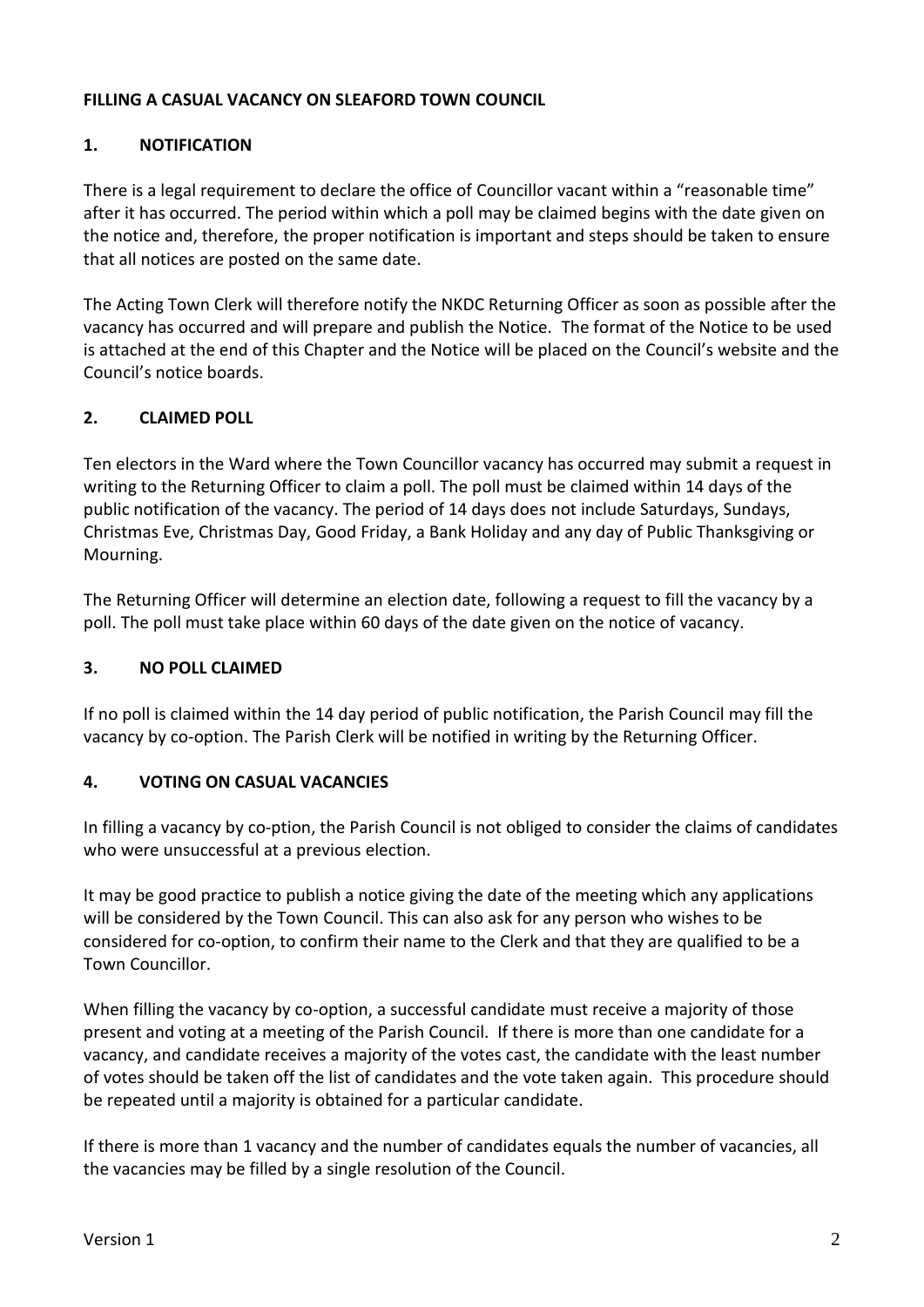#### **5. IF A VACANCY OCCURS WITH SIX MONTHS OF THE NEXT ORDINARY PARISH ELECTIONS**

A poll cannot be claimed if a vacancy occurs within six months of the next ordinary Parish elections. The Town Council may, but is not bound, to fill the vacancy by co-option.

#### **6. POLLING CARDS**

Should a poll be claimed and an election held, the cost of that election will be borne by Sleaford Town Council.

To ensure the local democratic process and a proper engagement with the Town's voters and taxpayers, Sleaford Town Council has resolved that Polling Cards will always be used in any election to fill a casual vacancy. Normal postal/proxy voting arrangements will also apply.